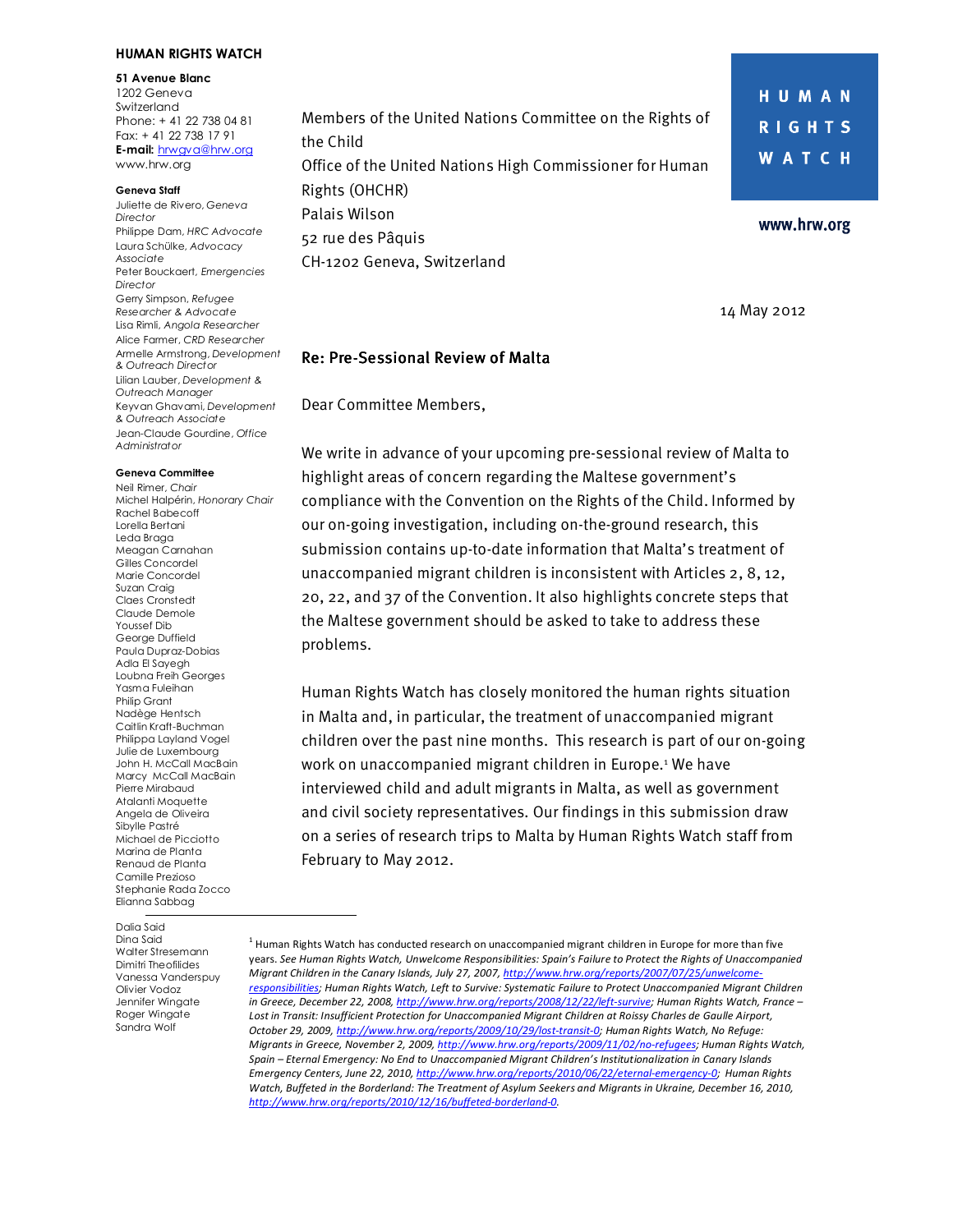Human Rights Watch welcomes the government's actions in recent years to improving the situation of migrant rights in Malta, and its repeated efforts to provide adequate care for unaccompanied migrant children. However, the government continues to detain unaccompanied migrant children pending age determination, despite the availability and feasibility of alternative care arrangements. And while the government has taken clear steps towards establishing adequate age determination procedures, the remaining delays – and reliance on lengthy medical tests – leaves children in detention for far too long. Finally, the government fails to provide children with adequate guardianship and legal representation in compliance with the standards articulated in the Convention and in General Comment No. 6.

#### Treatment of unaccompanied migrant children

In the ten-year period from the beginning of 2002 to the end of 2011, approximately 14,000 migrants and asylum seekers have traveled by boat to Malta, a huge increase from previous years. Numbers peaked in 2008, with 2,775 migrants entering, and in 2011, 1,579 migrants entered Malta by boat. Approximately 99% of these migrants apply for asylum.<sup>2</sup> Most of these migrants are from sub-Saharan Africa, and depart from Libya to cross the Mediterranean Sea in basic vessels with limited navigation systems, food, water, and fuel.

Since 2002 approximately 700 of these migrants have been unaccompanied migrant children. In 2011, for example, there were 61 unaccompanied minors recognized by the Maltese authorities after an age determination process, of whom 29 were from Somalia. Seven unaccompanied minors were girls.<sup>3</sup> Whereas most children who arrive with their families are quickly accommodated in open centers outside detention, almost all unaccompanied migrant children are detained for weeks or months pending age assessment, in detention facilities with unrelated adults.

In addition to three primary immigration detention facilities,<sup>4</sup> Malta operates a number of "open" (non-custodial) reception centers in order to assist adult migrants and migrants in families with housing needs after their release from detention.<sup>5</sup> In addition, Malta operates two open centers specifically for unaccompanied migrant children who have passed Malta's age determination procedures.<sup>6</sup> The conditions in open centers for unaccompanied migrant

<sup>2</sup> Office of the Refugee Commissioner, Malta, Report, February 2012.

<sup>&</sup>lt;sup>3</sup> Office of the Refugee Commissioner, Malta, Statistics on Category C (Boat Persons) as on 31/12/2011, on file with Human Rights Watch. <sup>4</sup> Malta has used a number of detention facilities over time, and has moved groups of migrants between the facilities depending on the emergency nature of the situation. At the time of Human Rights Watch's most recent visit, in April – May 2012, there were three open and occupied detention facilities: Hermes Block, within the Armed Forces of Malta facility at Lyster Barracks, Hal Far (consisting of five "zones" housing different groups of migrants including single men, single women, and families); Safi Warehouse (housing single men); and Safi B Block (housing single men). Both Safi Warehouse and Safi B Block are within the Armed Forces of Malta facility at Safi.

<sup>5</sup> The primary "open centers" in use at the time of Human Rights Watch's most recent visit in April – May 2012 were: the Marsa Open Center, in Marsa (housing single men); and Hal Far Tent Village, Hangar Open Center, Hal Far Reception Center (housing primarily single women), and Hal Far Families Open Center (housing families), all four of which are in Hal Far. All of the Hal Far centers are run by the government Agency for the Welfare of Asylum Seekers, while the Marsa center is run by an NGO, Fondazzjoni Suret il-Bniedem, relying on government funding. There is also a small open center at Balzan, run by the Good Shepard Sisters, a Catholic charity, and several other small facilities.

 $^6$  These facilities are called Dar il-Liedna, in Furga, Malta, and Dar is-Sliem, in Sta Venera, Malta.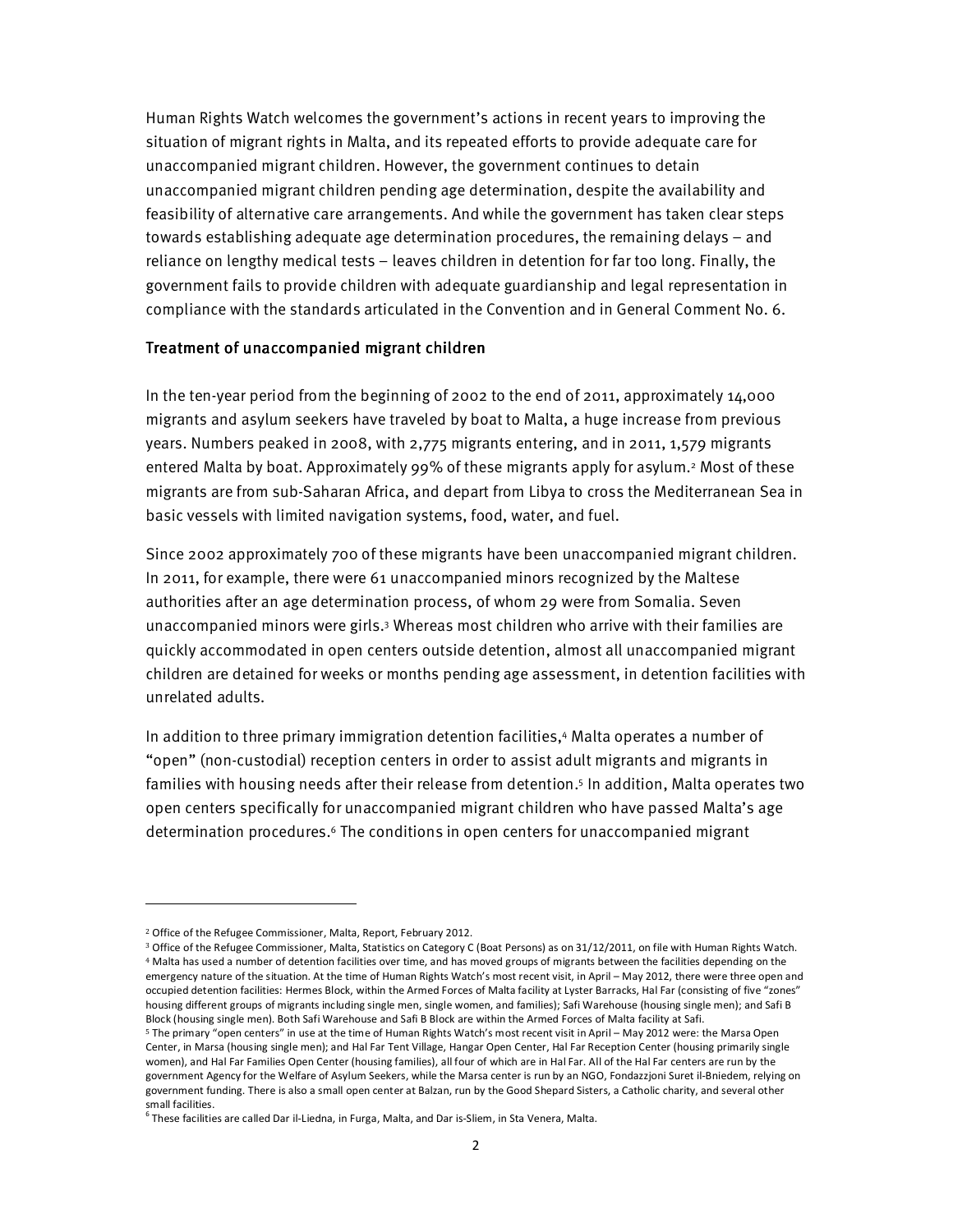children are far more favorable than the conditions in detention, with children provided with adequate shelter, food, and security.

Migrants also arrive in Malta by air. For the most part, these people are not detained. This submission focuses on migrants who arrive by boat, who are considered to have arrived irregularly. Maltese law mandates that a person who enters the country without "right of entry" shall be designated a "prohibited immigrant" and may be detained.<sup>7</sup> An individual who applies for asylum may be detained while the application is being processed, $^{\rm 8}$  and individuals who have been issued removal orders may be further detained.<sup>9</sup>

For the purposes of this submission, we use the term "unaccompanied child" to describe both unaccompanied and separated children as defined by the Committee:

"Unaccompanied children" are children, as defined in article 1 of the Convention, who have been separated from both parents and other relatives and are not being cared for by an adult who, by law or custom, is responsible for doing so. "Separated children" are children, as defined in article 1 of the Convention, who have been separated from both parents, or from their previous legal or customary primary caregiver, but not necessarily from other relatives. These may, therefore, include children accompanied by other adult family members.<sup>10</sup>

## Detention of Unaccompanied Migrant Children

(Articles 2, 20, 22, 37)

Our research shows that Malta applies a very low threshold for disputing the age of children, and detains all age-disputed cases pending age determination. As a result, children may be detained for weeks or months pending age assessment despite alternative available facilities, and that such detention is imposed routinely as a response to irregular entry. During detention, children are detained with adults, without any accommodation for their minority.

## Lengthy Detention of Unaccompanied Migrant Children

Malta detains virtually every migrant who arrives by boat, for up to 18 months.<sup>11</sup> Various categories of vulnerable migrants are detained for shorter periods. Unaccompanied children are routinely detained pending age determination. Our interviewees who reported that they

 $^7$  Immigration Act Cap 217 Laws of Malta, Article 5(1) and Article 14(2).

 $^8$  Immigration Act Cap 217 Laws of Malta, Article 5(1) and Article 14(2).

<sup>&</sup>lt;sup>9</sup> Article 14(2) of the Immigration Act.

<sup>&</sup>lt;sup>10</sup> UN Committee on the Rights of the Child, "Treatment of Unaccompanied and Separated Children Outside their Country of Origin," General Comment No. 6, UN Doc. CRC/GC/2005/6 (2005), paras. 7-8.<br><sup>11</sup> The Maltese Immigration Act does not establish a maximum duration for administrative detention. However, since 2005 the Maltese

authorities have capped detention at 12 months for asylum seekers and at 18 months for those who have not applied for asylum or whose asylum claims have been rejected. Council of Europe, Commissioner for Human Rights, Report by Thomas Hammarberg, Commissioner for Human Rights of the Council of Europe, following his visit to Malta from 23 to 25 March 2011, para. 11, June 2011.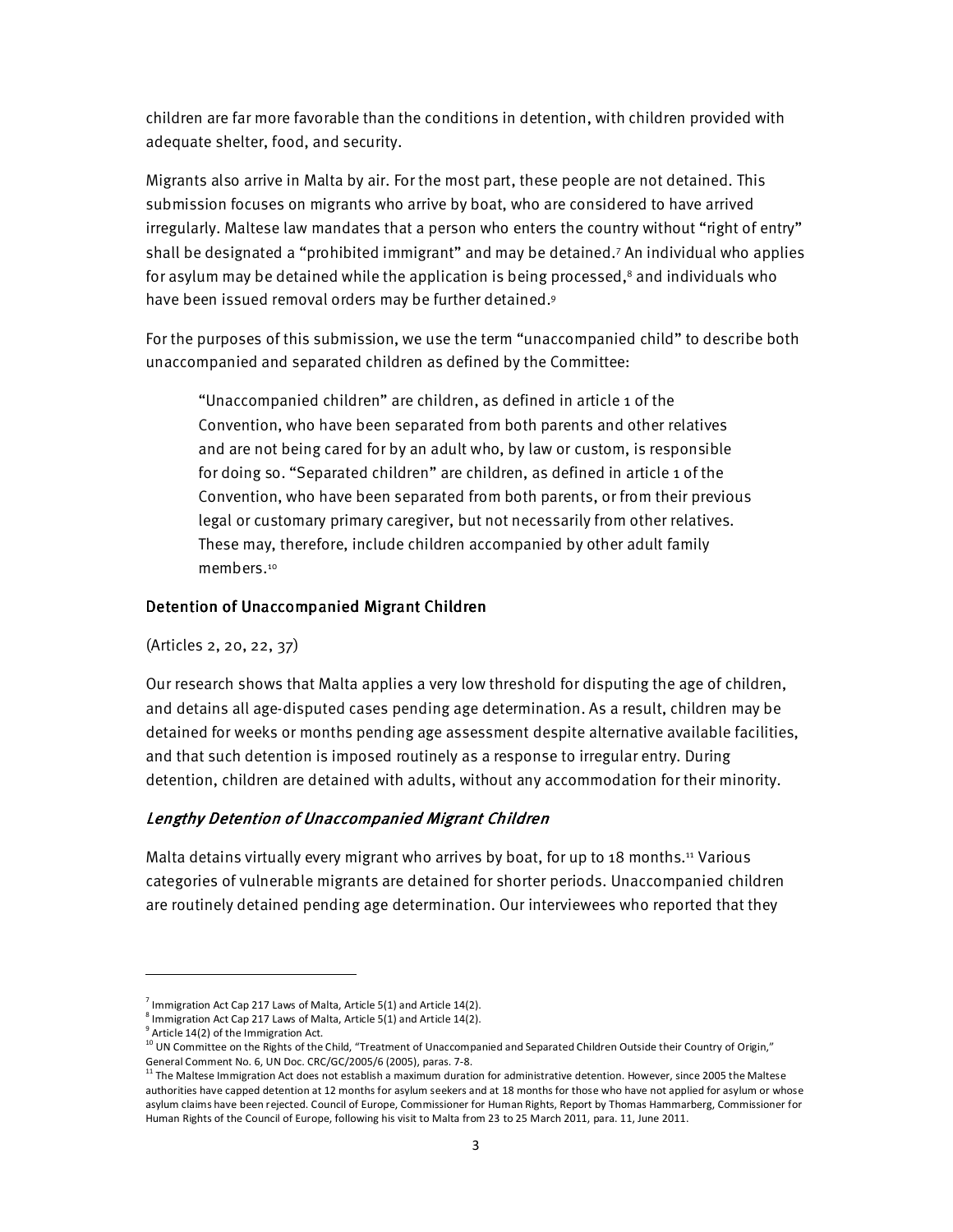were detained as children were between 15 and 17 years old at the time of detention<sup>12</sup>; two interviewees reported that there were children between 12 and 14 detained with them.<sup>13</sup>

The age determination procedure can take some months, leaving children in detention for considerable periods of time. Among those we interviewed who were children at the time of the interview or who were children on arrival in Malta, the maximum time in detention was seven months (in 2011). Among those we interviewed who were determined to be children in Malta's age determination procedure (who were detained between 2008 and 2011), the average time in detention was 3.4 months.<sup>14</sup>

For example, Kibreab A., who was 17 when he arrived in Malta from Eritrea in 2009, told us he was detained for five months before being released to a children's home.<sup>15</sup> Isaias B., an Eritrean 17-year-old, arrived in Malta aged 16 in 2011, and was detained for 5 months. After leaving the Ivory Coast and traveling for several months, Stéphane K. was 16 when he reached Malta in 2011. He was detained for seven months awaiting age assessment. He commented: "For someone [at that age] to be in detention, it's not normal. Seven months of detention, it's not normal. Shut in, I can't go out. It's not normal."<sup>16</sup>

On a more positive note, compared with summer 2011, for example, detention times appear to have dropped in early 2012. This may be due to the fact that facilities are less crowded during the winter months because fewer migrants cross the Mediterranean during this time, rather than a fundamental change in Malta's policies. For example, Dalmar H., Nadif K., Korfa A., and Erasto M., all Somali boys aged 17, said they were detained for two weeks when they arrived in January 2012.<sup>17</sup>

Article 37(b) of the CRC permits detention of children "only… for the shortest appropriate period of time." The months unaccompanied migrant children spend in detention in Malta seem to exceed these parameters. Despite the relatively quick release of children in January 2012, this does not seem to be a permanent policy change, and we are concerned that detention of children for two weeks solely for the purposes of age determination, is not necessary. Best practices mandate that unaccompanied children should never be detained for reasons related to their immigration status or illegal entry, and that pending age assessment, the person claiming to be a child should provisionally be treated as such.<sup>18</sup> While we recognize that placing migrants pending age determination in the unaccompanied minor facilities may not be appropriate, there is no reason why they could not be released to "open centers" or similar facilities, to prevent prolonged detention of children.

 $12$  Human Rights Watch interviewed 22 people in this category from March to May 2012.

<sup>13</sup> Human Rights Watch interviews with Abdi M. and Ghedi H., Valetta, April 27, 2012.

<sup>&</sup>lt;sup>14</sup> Human Rights Watch interviewed 11 boys who went through the age determination procedure and were determined to be children. The average time in detention (pending age determination) for these boys was 3.4 months.

Human Rights Watch interview with Kibreab A., Marsa, Malta, March 14, 2012.

<sup>16</sup> Human Rights Watch interview with Stéphane K., Marsa, Malta, March 15, 2012.

<sup>&</sup>lt;sup>17</sup> Human Rights Watch interviews with Dalmar H., Nadif K., Korfa A., and Erasto M., Marsa, Malta, March 15, 2012.

<sup>&</sup>lt;sup>18</sup> Save the Children, UNHCR, UNICEF (Separated Children in Europe Program), Statement of Good Practice, 4th Revised Edition, D5 and D6 (2009).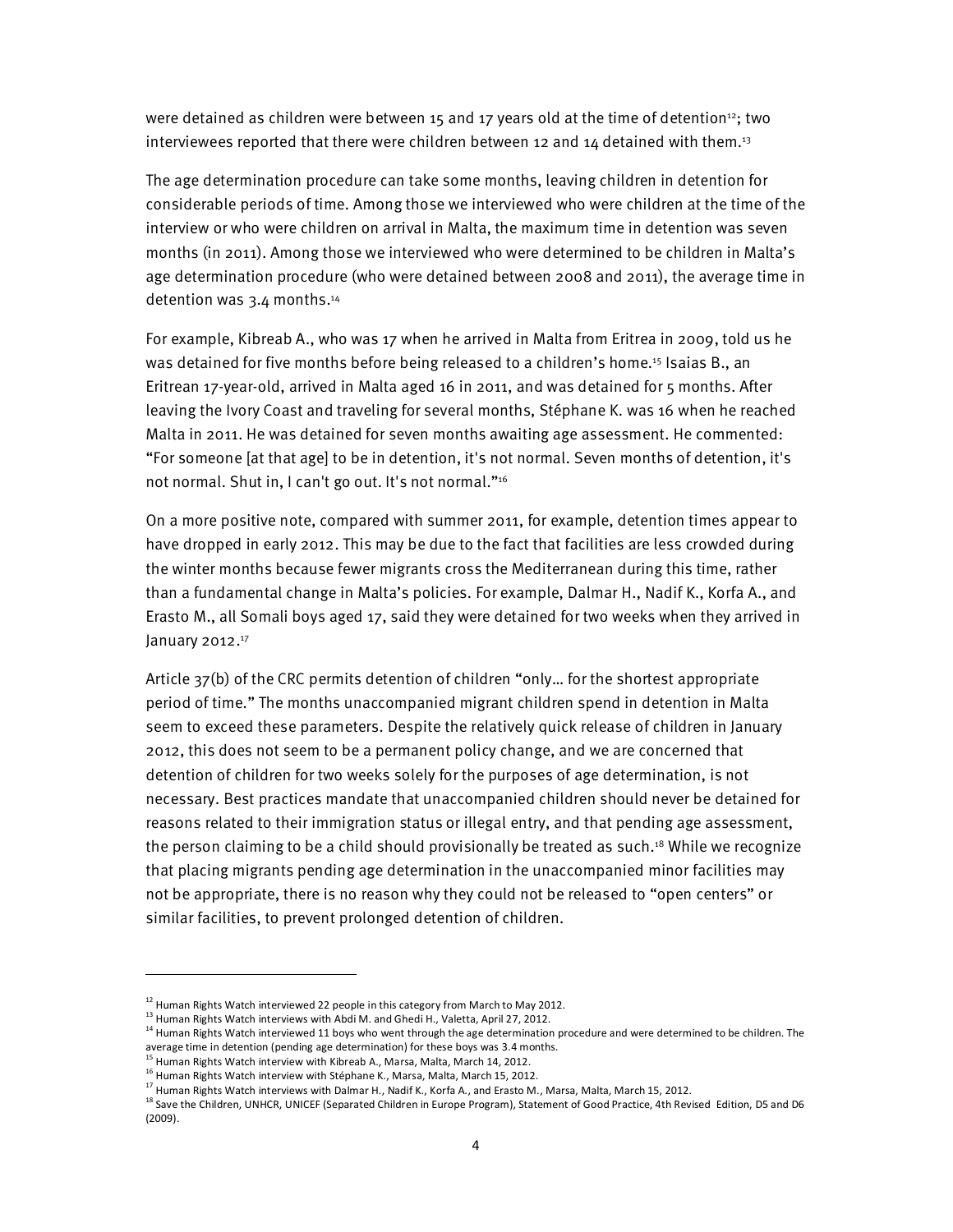## Immediate, automatic detention

Immediately after landing, virtually all migrants who arrive in Malta by boat – including unaccompanied migrant children – are detained because of irregular entry into the country without correct papers. Children are held in detention for months despite, as noted above, the availability of alternative facilities.

Typically, the first contact between unaccompanied migrant children and the authorities involves the police or the Armed Forces of Malta, depending on whether the boat reaches land or is intercepted at sea. In either case, the migrants and asylum seekers on board are transferred to the custody of the Malta Police, Immigration Section, which is responsible for border control. 19 The Police Immigration Section conducts the first asylum screening and takes virtually all of the passengers to detention.<sup>20</sup>

Even if an unaccompanied child identifies himself as a child during this initial contact with authorities, he will most likely still be taken to detention. We were told by the Agency for the Welfare of Asylum Seekers and Detention Service that only age disputed cases are detained, with those who are "visibly" children released from detention within 24 hours<sup>21</sup> and placed in the care of AWAS.<sup>22</sup>

But the problem is that it appears that in practice the cut-off is for children who look to be around 12 or 14 years old, with children who appear older presumed to be adults until an age assessment is carried out. Those who are not "visibly" children – using this relatively young, ad-hoc cut-off – are taken straight to detention following an irregular entry.<sup>23</sup> For example, on April 30, 2012, Human Rights Watch met with three boys detained in an immigration facility who said they had been taken straight into detention after arriving by boat two days earlier. Two of the boys, aged 15 and 16, were visibly children according to Human Rights Watch's assessment: we were able to walk down a crowded hallway inside the detention facility and identify them by sight, having no previous knowledge of children detained in that facility. On the day of arrival, all three boys said they told the arresting authorities their birthdates during a routine data collection, but all three were taken straight to immigration detention and none were provided with information about procedures to establish their minority. $^{24}$ 

Their experience is similar to that described by other interviewees. Bello E., who said he was 16 when his boat was intercepted near Malta, reported "before we knew it we were in detention… I tried to tell I was 16. They didn't accept it, they sent me back into Safi… I had not committed a

 $\overline{a}$ 

http://www.gdisc.org/index.php?id=187&no\_cache=1&tx\_gdiscdb\_pi3%5BshowUid%5D=28.

<sup>&</sup>lt;sup>19</sup> General Directors' Immigration Services Conference, Malta profile,

<sup>&</sup>lt;sup>20</sup> Human Rights Watch interview with Supt. Sandro Zarb, International Relations Unit and Supt. Neville Xuereb, Immigration Department, Malta Police, Floriana, Malta, May 1, 2012.

<sup>&</sup>lt;sup>21</sup> Human Rights Watch interview with Supt. Sandro Zarb, International Relations Unit and Supt. Neville Xuereb, Immigration Department, Malta Police, Floriana, Malta, May 1, 2012.

 $^{22}$  E.g. Human Rights Watch interview with Lt. Col. Brian Gatt, Commander Detention Service, Ministry for Justice and Home Affairs, Safi Barracks, Safi, Malta, April 26, 2012.

<sup>&</sup>lt;sup>23</sup> Human Rights Watch interview with Supt. Sandro Zarb, International Relations Unit and Supt. Neville Xuereb, Immigration Department, Malta Police, Floriana, Malta, May 1, 2012.

<sup>&</sup>lt;sup>24</sup> Human Rights Watch interviews with Amr S., Khaled M., and Hossein D., Safi, Malta, April 30, 2012.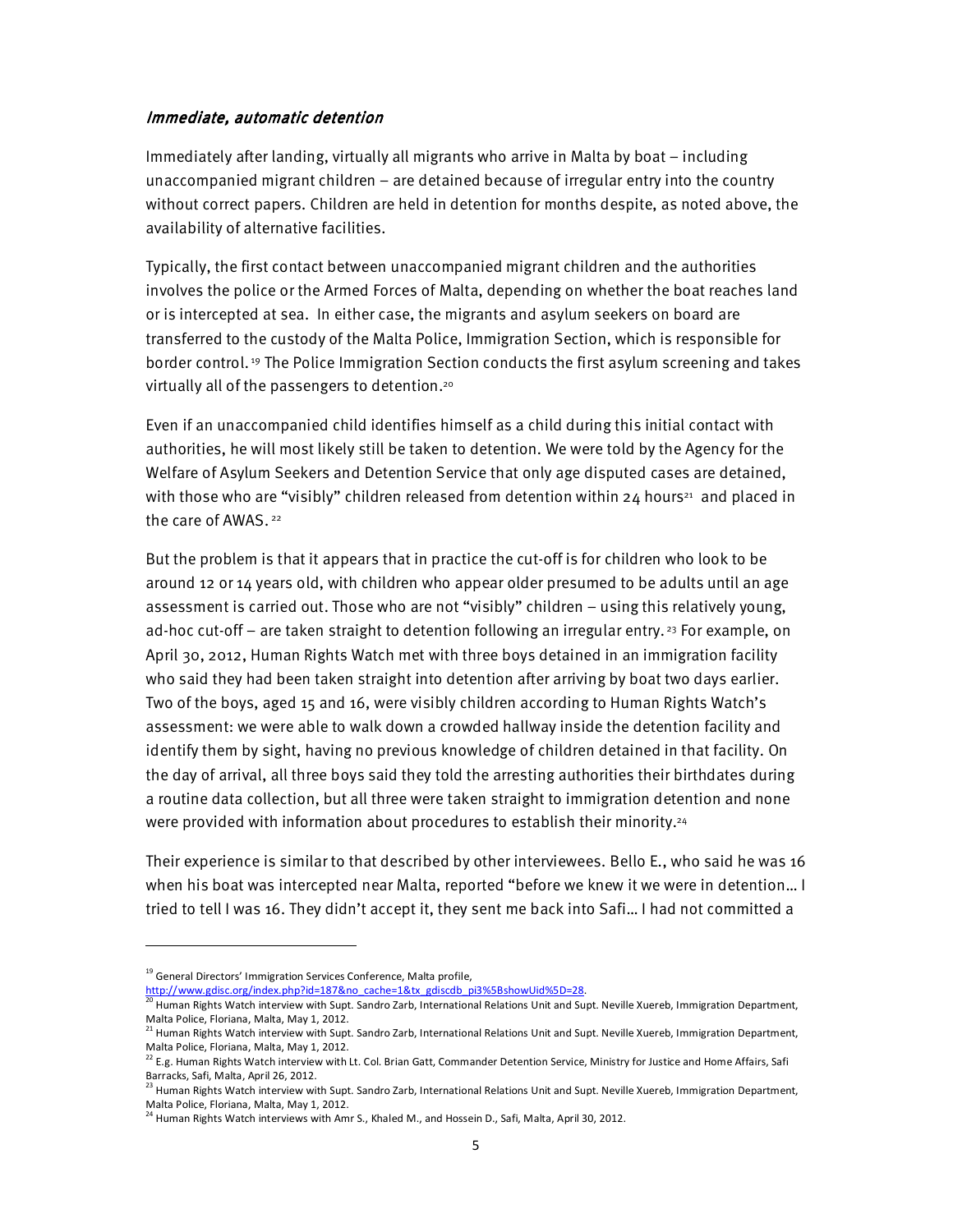crime. Why was I in prison?"25 Labaan X., a young Somali who said he came to Malta when he was 15 years old, described to Human Rights Watch what happened after arriving in the country:

I got off the boat and went straight to detention. I said I was a child. But I spent three months in detention before they put me in a home for young people.<sup>26</sup>

Article 37(b) mandates that the detention of children "shall be used only as a measure of last resort." In addition, the Committee has stated in General Comment No. 6 that unaccompanied migrant children should not be criminalized for the sole reason of illegal entry or presence in the country.27 Malta's policy of routine detention of unaccompanied migrant children who arrive by boat, pending age determination, stands in stark contrast to these standards.

## Detaining children with adults

Detained migrant boys are routinely held in overcrowded conditions with unrelated adult men.

For example, Labaan, at age 15, said he was detained in 2008 for three months in the Ta Kandja facility.<sup>28</sup> He told us: "[It] was very difficult. I was in the same room with 100 guys."<sup>29</sup> Kibreab, an Eritrean who arrived in Malta at the age of seventeen in 2009, said he was detained with unrelated adults for five months before being moved to a children's facility. He complained to Human Rights Watch that the room was small for the 50 people that were staying there.<sup>30</sup> Seventeen-year-old Stéphane, an Ivorian who was 16 when he arrived in Malta in 2011, was not so lucky: he was detained in one room with 200-300 adult men. "The room wasn't that big – we had bunk beds," he told us. $^{31}$ 

While some children reported that they did not feel unsafe while detained with adults, others reported instances of exploitation and violence. Ghedi H., who was detained with adult men in 2008 when he was 17 years old, commented, "sometimes they would take my food, adults would take my food because there's not enough."<sup>32</sup> Abdi M., a Somali migrant who was detained at the same time as Ghedi, and who was 17 years old when detained, related what happened to him at the Safi detention facility:

Every day a big man from Mali came and said, "Give me your food." And one day I said no, and he hit me. I was out on the floor [unconscious] for half an

 $^{25}$  Human Rights Watch interview with Bello E., Marsa, March 13, 2012, and follow up interview, Marsa, April 25, 2012.

<sup>&</sup>lt;sup>26</sup> Human Rights Watch interview with Labaan X., Marsa, Malta, March 13, 2012.

<sup>&</sup>lt;sup>27</sup> United Nations Committee on the Rights of the Child, General Comment No. 6 para 62

 $^{28}$  The Ta Kandjia facility is no longer in use as an immigration detention facility. Email to Human Rights Watch from Lt. Col. Gatt, May 2, 2012. However, the policies permitting detention of unaccompanied migrant children pending age determination with adults has not changed.

Human Rights Watch interview with Labaan X., Marsa, Malta, March 13, 2012.

<sup>&</sup>lt;sup>30</sup> Human Rights Watch interview with Kibreab A., Marsa, Malta, March 14, 2012.

<sup>&</sup>lt;sup>31</sup> Human Rights Watch interview with Stéphane K., Marsa, Malta, March 15, 2012.

<sup>&</sup>lt;sup>32</sup> Human Rights Watch interview with Ghedi H., Valetta, Malta, April 27, 2012.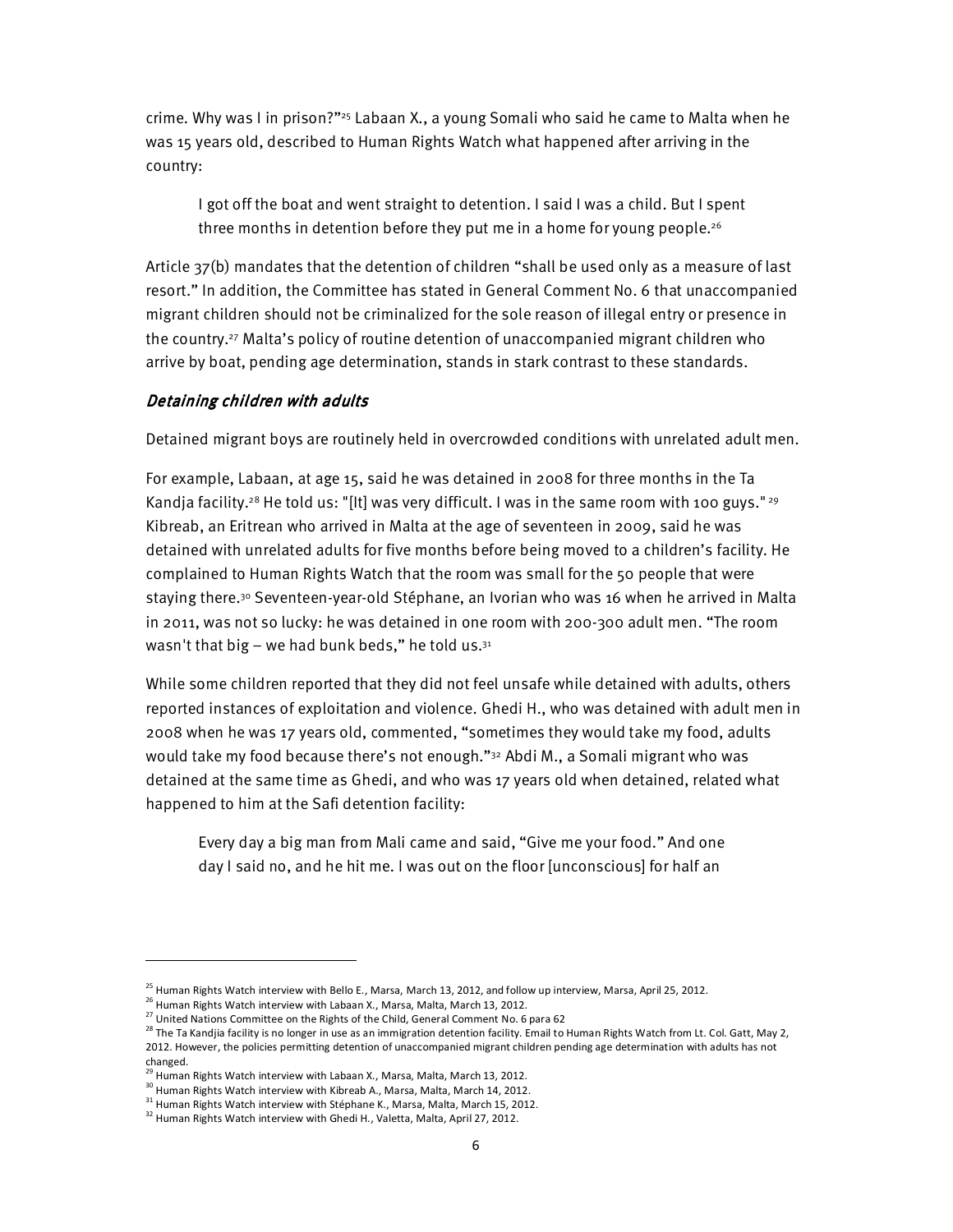hour. I told the soldiers but they said, "we don't care." No one helped me, I just cried and went to sleep.<sup>33</sup>

During Human Rights Watch's visit to Maltese detention facilities in April 2012, we met with three boys co-mingled with adults in a detention centre for single men. Two of the boys, who reported their ages as 15 and 16 years old, were visibly scared. Amr S., the 15 year old, said "It's very difficult to live here at Safi. I'm afraid to live where people might hit me… I don't have anyone to take care of me."34 Edgard O., a 26-year-old Ivorian man who was detained in the same facility as the boys, commented: "To be honest with you, I was a little bit concerned to see they were here [the boys.] Fifteen years old  $-$  he doesn't deserve this." $35$ 

The toll of detention caused mental stress for some of our interviewees. For instance, Kelile T., who said he was 17 when his boat was intercepted near Malta, had just been returned to detention after 15 days at a state psychiatric hospital. He commented: "These people, all big, big - not same as me. This is prison. These [people] are older ages. Only me, and this guy and another - they are the only ones like us… I take medicine now, for sleep. No medicine, I can't sleep… My mind is no good, it is very hard."<sup>36</sup>

Detaining unaccompanied migrant children with adults is in clear violation of CRC, article 37, further elaborated in the Committee's General Comment No. 6. The Committee states "special arrangements must be made for living quarters that are appropriate for children and that separate them from adults." Malta has not made such arrangements for children pending age determination.

## Recommendations to Malta:

- End the unnecessary detention of unaccompanied migrant children.
	- $\circ$  Amend legislation to prohibit the detention of migrant children for the sole reason that they have arrived irregularly in Malta.
	- $\circ$  In the interim period while detention continues, use separate detention facilities for those with pending age determination requests.
	- Reform the age determination procedure to treat applicants as children until proven otherwise.
		- $\circ$  Release those with pending cases to alternate facilities until age determination is completed.

<sup>&</sup>lt;sup>33</sup> Human Rights Watch interview with Abdi M., Valetta, Malta, April 27, 2012.

<sup>&</sup>lt;sup>34</sup> Human Rights Watch interview with Amr S., Safi, Malta, April 30, 2012.

<sup>&</sup>lt;sup>35</sup> Human Rights Watch interview with Edgard O., Safi, Malta, April 30, 2012.

<sup>&</sup>lt;sup>36</sup> Human Rights Watch interview with Kelile T., Safi, Malta,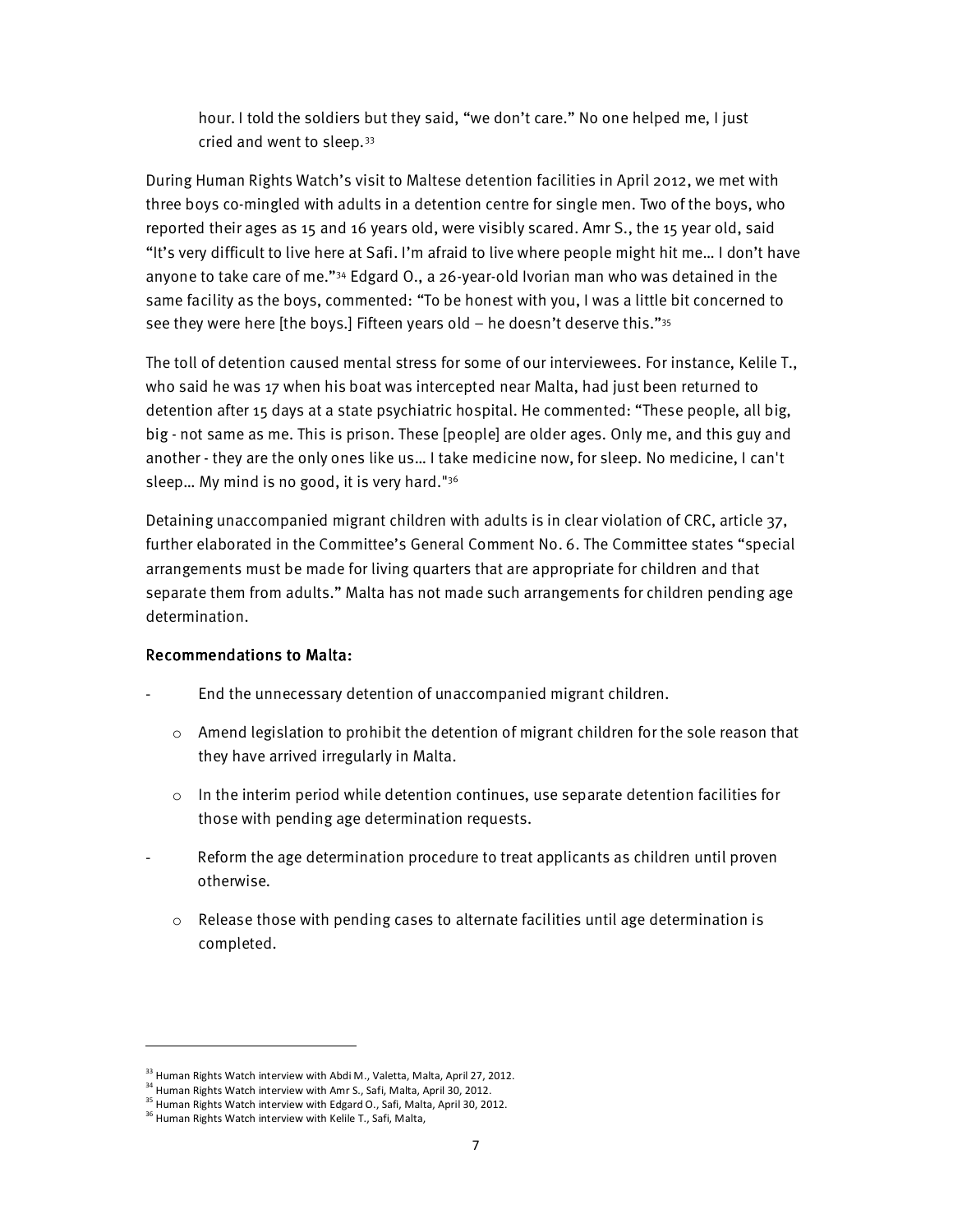#### **Insufficient Age Determination Procedures**

### (Articles 8, 12, 37(b))

Age determination procedures in Malta can take several months, leaving children in detention pending the outcome. Malta's Agency for the Welfare of Asylum Seekers (AWAS) has, to its credit, instituted a relatively sophisticated age determination procedure in the short period of time that unaccompanied children have been arriving by boat. Nonetheless, the procedure needs several improvements – including a reduction in processing time, increased provision of information to incoming children, a lessened reliance on medical testing, and some type of interim care order to release children from detention pending age determination.

## **Extended processing times**

Our research shows that age determination in Malta can take too long – especially when children remain in detention – and relies unnecessarily on invasive medical testing.

For example, Labaan, the Somali boy who arrived in Malta at 15 in 2009, went to detention pending a long age assessment: "I had to wait for three months in detention. Two months before they [AWAS age determination officials] questioned me." 37 In an interview with an NGO staff member who routinely works within the detention centers, Human Rights Watch was told that in 2008 and 2009, some asylum procedures actually moved more quickly than age determination procedures. Accordingly, some adult asylum seekers who arrived at the same time as children awaiting age determination were released from detention while the children remained behind bars.38 This may have the effect of discouraging children from disclosing that their age for fear that it could extend their period of detention.

As noted above, in early 2012 some migrant children have moved more quickly through the age determination process and out of detention, some in as little as two weeks. Likewise, Agency for the Welfare of Asylum Seekers (AWAS) has made clear attempts to take policy steps to shorten the process, including by setting internal benchmarks for preliminary interviews with children within 10 working days of arrival, and by participating in training initiatives through common European mechanisms.39 But while Malta continues to detain children pending age assessment, any delay in the procedure results in children unfairly detained.

General Comment No. 6 indicates that age determination is a procedure that should be prioritized immediately after arrival in the country, and that the best interests of the child should be a guiding principle in these proceedings.40 Furthermore, children should never be detained for reasons related to their immigration status. Malta's lengthy age determination

 $37$  Human Rights Watch interview with Labaan X., Marsa, Malta, March 13, 2012.

 $38$  Human Rights Watch interview with NGO staff member, Birkirkara, M February 27, 2012.

<sup>&</sup>lt;sup>39</sup> Human Rights Watch interview with Sarah Borda Bondin, Service Manager, Agency for the Welfare of Asylum Seekers, Ministry for Home and Parliamentary Affairs, Sliema, Malta, April 30, 2012.

 $40$  CRC Article 8, General Comment No. 6 paragraph 31 (a).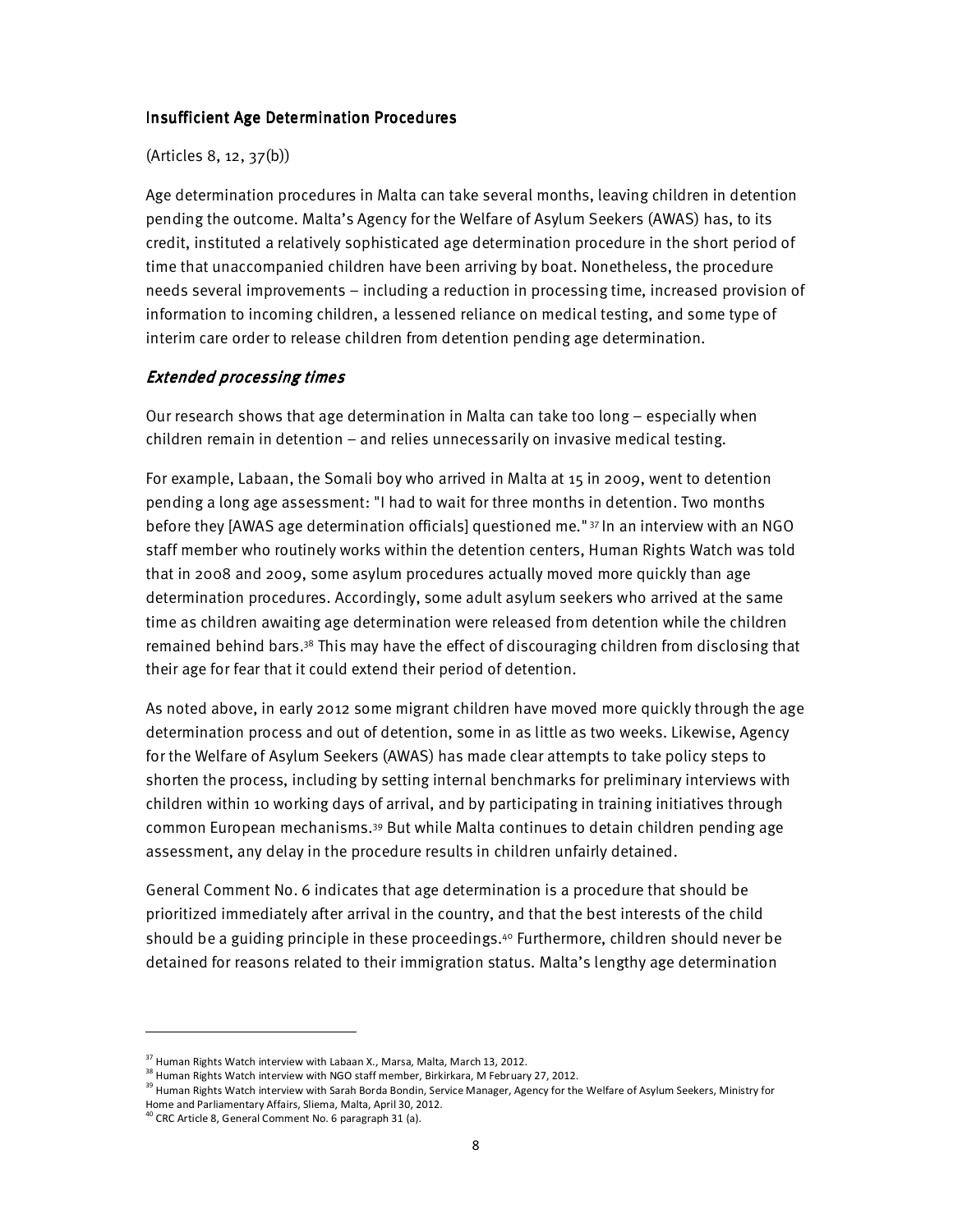procedures, in combination with routine detention of children in age disputed cases and low threshold for disputing age, stand in opposition to these principles.

## Lack of screening and reliance on self-identification

Some migrants who request an age determination procedure are seemingly ignored: interviewees reported telling authorities they were minors but never receiving age determination procedures. Other children never request an age determination because they lack information on the procedure and its benefits.

For example, Perry O., a Ghanaian migrant, said he traveled to Malta shortly before his  $17<sup>th</sup>$ birthday in 2008. He reported that he told the detention guards that he was 16 years old, but he was never given an interview with AWAS or a medical test to determine his age. He did not know if the guards ever reported his claim to AWAS.41 Chris K., from Nigeria, was 17 when he arrived in 2007. He reported to Human Rights Watch: "I told them I was a child but they still put me in detention for 10 months. I told the police when I came in."42 Like Perry, Chris never received an interview with AWAS and said he does not know what happened to his claim.

A number of our interviewees chose not to report their minority to the authorities, often on the advice of fellow migrants. Ali K., a Malian migrant who came to Malta at 17 years old, received such advice: "I came when I was 17. I spoke no English, I had no-one who could understand me. I was told by a Somali guy not to reveal my age."43 Bello, a Nigerian migrant who reached Malta when he was 16 years old, had a similar story: "The captain told all the people on my boat not to say we were below 18." 44 Bello later tried to report his real age:

Before we knew it we were in detention. They just record your details, you don't know what we're supposed to do…. When I got information from immigration, I rushed back to say I'm 16. I went back to the security to tell them I was a child… They didn't accept it, they sent me back into Safi [the detention facility].<sup>45</sup>

The government should do more to provide children with reliable information about the benefits of declaring their minority, and to give them information about the procedure itself. Children receive no guidance on the content of the procedure, whether documents will be useful, or whether they can appeal. Malta has taken considerable steps on providing information to migrants about the refugee process, including by conducting information sessions to every incoming migrant. It could easily do the same for the age determination process.

 $^{41}$  Human Rights Watch interview with Perry O., Sliema, Malta, March 16, 2012, and follow up, Bugibba, Malta, April 28, 2012.

 $42$  Human Rights Watch interview with Chris K., Marsa, Malta, April 25, 2012.

<sup>&</sup>lt;sup>43</sup> Human Rights Watch interview with Ali K., March 14, 2012 (real name).

<sup>44</sup> Human Rights Watch interview with Bello E., March 13, 2012.

<sup>&</sup>lt;sup>45</sup> Human Rights Watch interview with Bello E., Marsa, March 13, 2012, and follow-up interview, Marsa, April 25, 2012.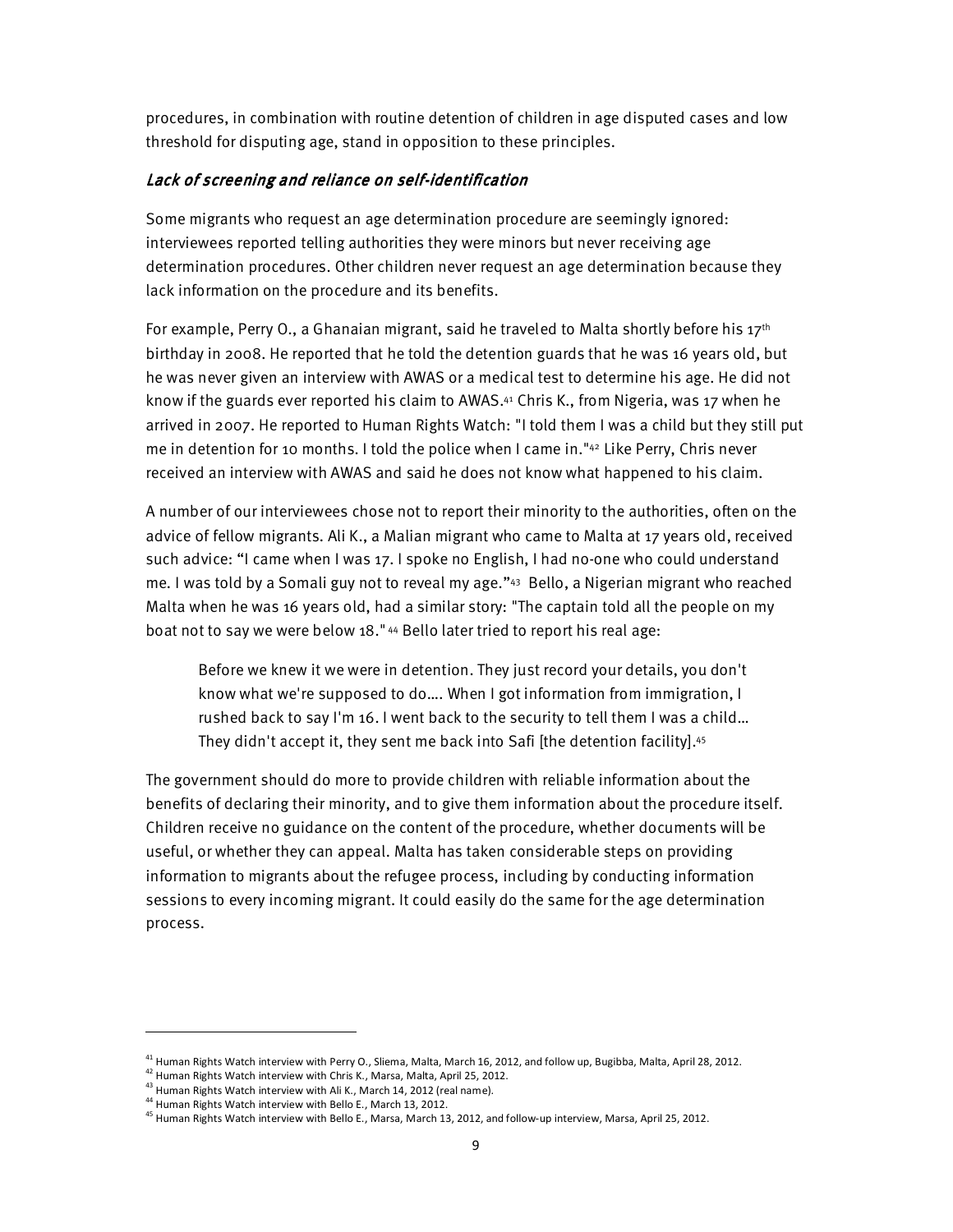## Heavy reliance on medical testing

There is an increasing pool of evidence indicating that medical tests fail to provide sufficient levels of accuracy for their use to be a prominent part of the age determination process, especially when coupled with the ethical concerns of subjecting children to unnecessary and invasive medical procedures. In Malta, many children have their wrists x-rayed as part of the age determination procedure. 46 Some interviewees reported that they endured a significant wait after the medical test before their age determination was finalized. For instance, Adama, a 17-year-old Ivorian who arrived in Malta when he was 16 in 2011, reported: "A machine looked at my hand. After the machine, I waited [in detention] for one or two months more, it was one month after that that my friend left, and then one month more, so two months total."<sup>47</sup>

Medical examinations used to determine the age of presumed children are subject to margins of error of up to five years.48 Pediatricians have further criticized the fact that some exams expose children to X-ray for non-medical purposes as a violation of medical ethics.49 The Committee and UNHCR have both asked states not to base age assessments solely on the physical appearance of a child, but to also consider his or her psychological maturity, to take into account the margin of error that medical exams are subject to, and to give the child the benefit of doubt.<sup>50</sup>

Standards for age assessment of migrants differ tremendously among and within EU Member States.51 Medical examination is just one possibility for age determination, along with personal interviews, searches for documentation, and psychological evaluation.52 Malta should avail itself of best practices elsewhere in Europe and of guidelines promoted by agencies such as UNHCR in order to decrease reliance on invasive medical tests.

## Recommendations to Malta:

- End the policy of detaining children in age-disputed cases pending age assessment.
- Take all practical steps to reduce the time of age assessment proceedings, including by:
	- o Supporting AWAS with additional capacity during peak seasons; and
	- o Encouraging faster processing of medical testing.

<sup>49</sup> Ibid, pp. 13-14.

<sup>&</sup>lt;sup>46</sup> Human Rights Watch interview with Kibreab A., Marsa, Malta, March 14, 2012.

<sup>&</sup>lt;sup>47</sup> Human Rights Watch interview with Christophe G., Fgura, Malta, May 3, 2012.

<sup>48 &</sup>quot;Age determination is an inexact science and the margin of error can sometimes be as much as 5 years either side." Royal College of Paediatrics and Child Health, The Health of Refugee Children: Guidelines for Practitioners (London: 1999), p. 13.

<sup>50</sup> United Nations High Commissioner for Refugees (UNHCR), "Guidelines on Policies and Procedures in Dealing with Unaccompanied Children Seeking Asylum" (hereafter UNHCR Guidelines), February 1997, http://www.unhcr.org/cgi-

bin/texis/vtx/refworld/rwmain?page=search&docid=3ae6b3360 (accessed September 1, 2008), section 5.11; Committee on the Rights of the Child, "Treatment of Unaccompanied and Separated Children outside their Country of Origin," General Comment No. 6, CRC/GC/2005/6 (2005), para. 31 (i).

<sup>&</sup>lt;sup>51</sup> Council of Europe, Parliamentary Assembly, Unaccompanied Children in Europe: Issues of Arrival, Stay and Return, Rapporteur: Ms Mailis Reps, Estonia, Section 3.2.2, Paragraph 30, available at: http://assembly.coe.int/Documents/WorkingDocs/Doc11/EDOC12539.pdf.  $52$  Id. at para. 32.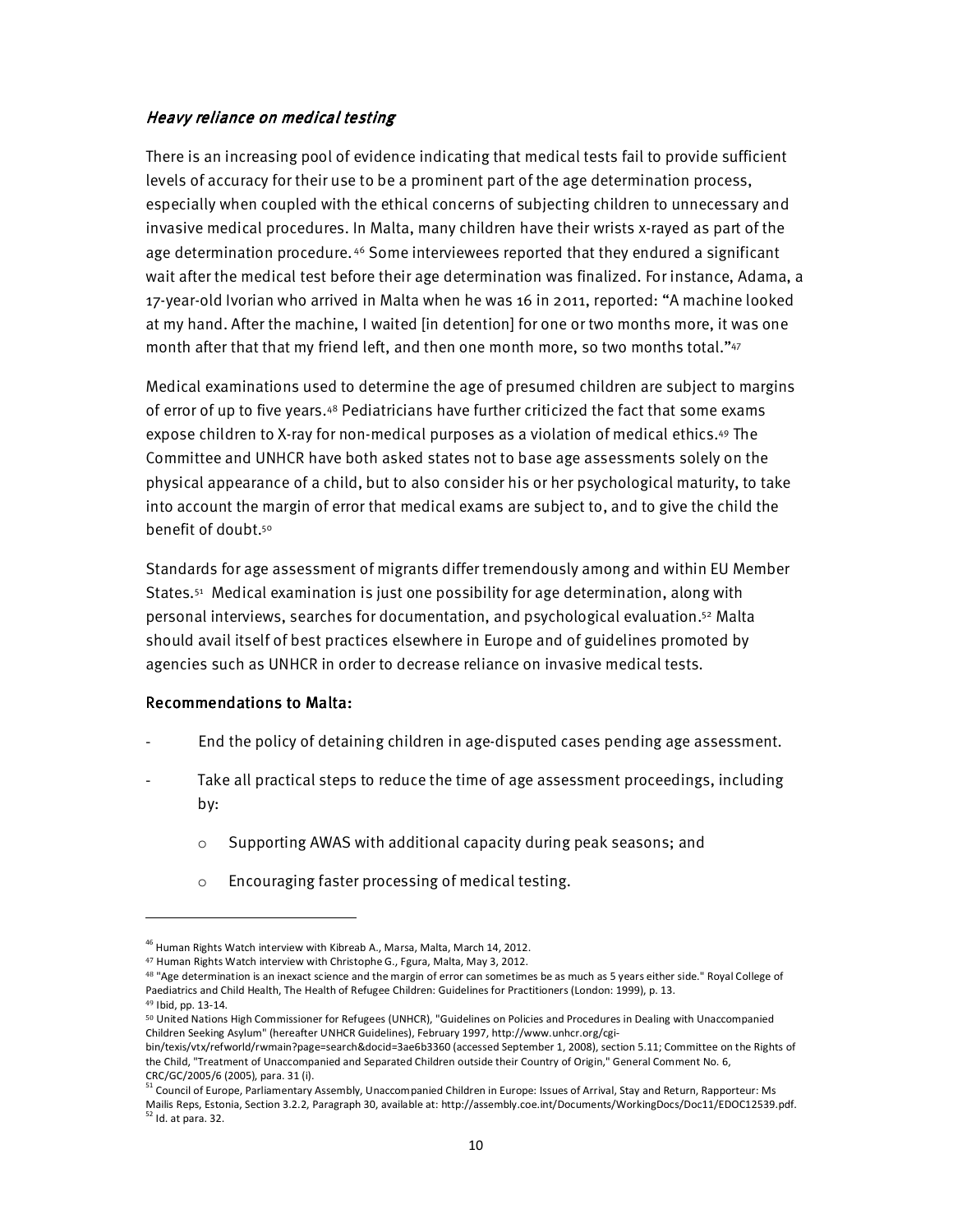- Further embrace best practices in the age assessment field:
	- $\circ$  Carry out assessments only if there are reasonable doubts about a person being underage.
	- o Base assessment on the presumption of minority.
	- $\circ$  Reduce reliance on medical testing by using multi-disciplinary assessments by an independent authority.
	- o Indicate the margin of error in medical testing.
	- o If doubts remain that the person is underage, grant the benefit of the doubt.
	- o Provide for administrative or judicial appeal of assessment decisions.

Instruct arresting officers, detention staff, and all others with routine contact with migrants to heed migrants' reports of minority, increase efforts to identify those who might be children, and refer both categories to the age determination procedure within a speedy time frame.

## Incomplete Guardianship and Lack of Legal Representation

(Articles 20(1), 22, 37)

 $\overline{a}$ 

## Lack of meaningful guardianship

Children we interviewed reported that they did not receive adequate assistance in preparing asylum applications, nor did they receive any other meaningful assistance from their legal guardians, in making decisions for the future. While each child is technically assigned a legal guardian,53 the resulting procedure is bureaucratic and does not respond to these children's need for guidance in asylum proceedings, access to education, or finding part-time work.

Care for unaccompanied migrant children is split between three ministries and numerous agencies, meaning their needs can fall into a bureaucratic void. At the conclusion of the age determination procedure, the Minister for Justice and the Family issues a care order for the child, at the direction of the Children and Young Persons Advisory Board. The child is then placed in a group home run by the Agency for the Welfare of Asylum Seekers (AWAS), an entity under the Ministry of Home and Parliamentary Affairs. Children under AWAS's care are entitled to education – though issues of truancy and language often arise – and at that stage their needs fall to the Ministry of Education.

While Malta is to be praised for its multi-faceted commitment to the welfare of these children, a more comprehensive and less bureaucratic guardianship system could deliver individualized care to each child. The group homes run by AWAS have social workers on staff, but they do not

<sup>&</sup>lt;sup>53</sup> Human Rights Watch interview with Mario Friggieri, Refugee Commissioner, Valetta, Malta, April 27, 2012.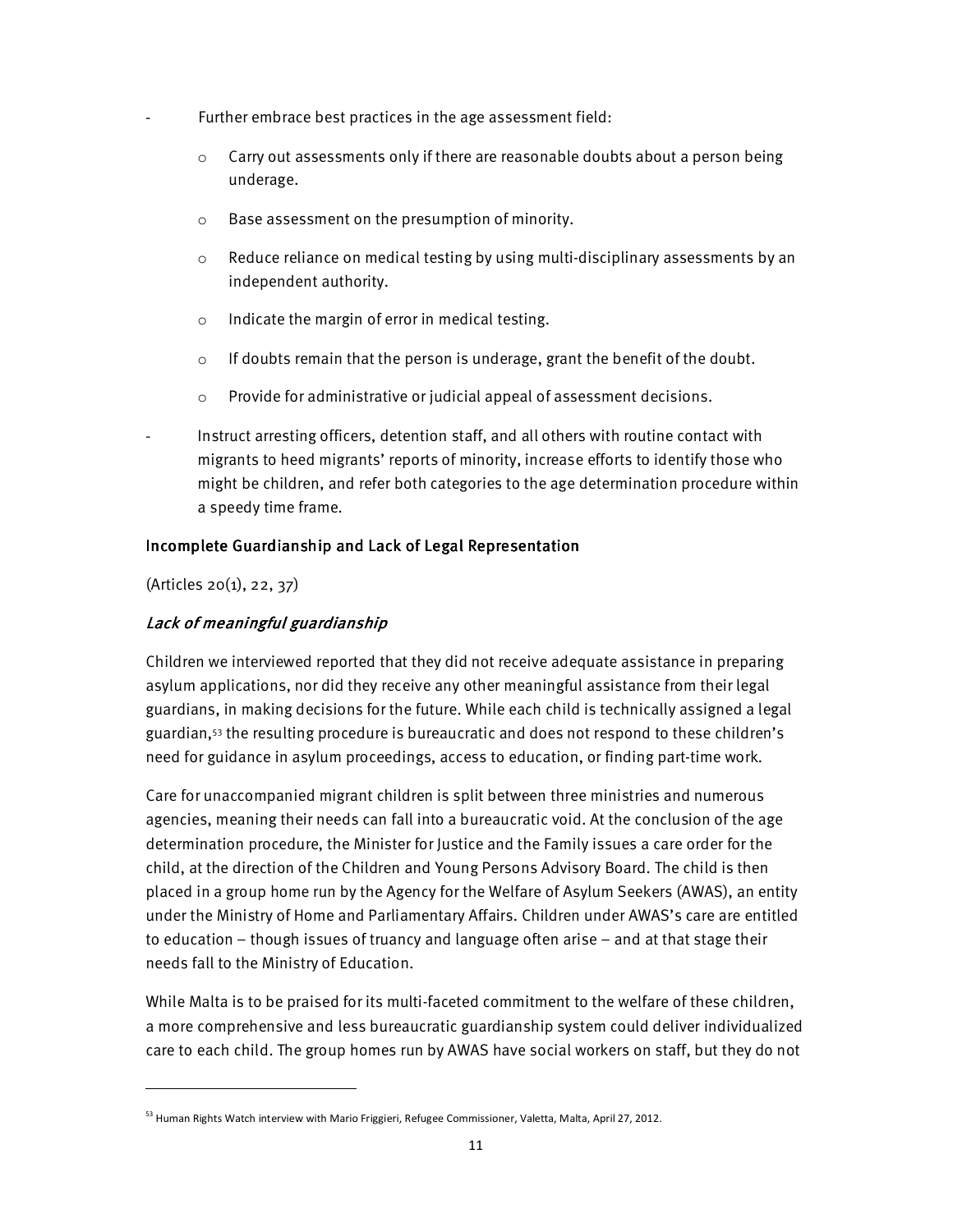necessarily coordinate with the child's "official" guardian at the Ministry for Justice and the Family. Children report that the group homes meet their basic needs but do not offer more. For example, Labaan, who was 16 when he moved from detention to a group home, commented, "They gave me 7 Euros a week, food, and a home." 54

Likewise, Maltese law permits unaccompanied migrant children to attend school, and AWAS has several initiatives to encourage attendance.55 There are a small number of positive examples of unaccompanied migrant children who have gone on to higher education.<sup>56</sup> However, particularly past the age of 16, the school leaving age in Malta, children report that language and other barriers make further attendance difficult, and that their guardians do not help them access education. Abdi, who was 17 when he moved into a group home, stated "I had a bad time... There was no school. A teacher came once a week. I couldn't go to a Maltese school, they told me I wasn't Maltese." 57 Kibreab, who was also 17 when he moved to the group home, highlighted a common concern for these children: "I tried to go [to school] but I stopped. I had to work."<sup>58</sup> An NGO worker, himself a migrant, who works on access to education, emphasized the difficulty children face negotiating these hurdles without guidance: "From our experience working with [the unaccompanied minors] we can see there are problems: no clear guidelines for integration, language issues, and problems with identity."<sup>59</sup>

The guardianship system does little to provide advice on asylum or other issues of importance to the children's future. Labaan stated that at his asylum procedure, "there was a legal guardian but she said nothing. She gave me no advice beforehand." 60 According to the Committee, an asylum-seeking child should be represented by an adult who is familiar with the child's background and who is competent and able to represent his or her best interests.<sup>61</sup> Such an adult – a guardian – should have "the necessary expertise in the field of childcare, so as to ensure that the interests of the child are safeguarded and that the child's legal, social, health, psychological, material and educational needs are appropriately covered."<sup>62</sup> Malta needs to do more – through training, coordination, and additional staffing – to ensure a meaningful system of guardianship that provides individualized care and responds to unaccompanied migrant children's varied needs.

## Lack of legal representation in asylum procedures and in challenging detention

Unaccompanied migrant children in Malta receive little or no legal representation, either in challenging their detention or in requesting asylum. The Maltese government relies heavily on non-governmental and inter-governmental organizations, including the Jesuit Refugee Service

<sup>&</sup>lt;sup>54</sup> Human Rights Watch interview with Labaan X., Marsa, Malta, March 13, 2012.

<sup>&</sup>lt;sup>55</sup> Human Rights Watch interview with Anne-Marie Pisani, coordinator, Dar il-Liedna group home, Fgura, Malta, May 2, 2012.

<sup>&</sup>lt;sup>56</sup> There are five students who have enrolled in foundation courses at the Maltese College of Arts, Science and Technology. Human Rights Watch interview with Helen d'Amato, Children's Commissioner of Malta, Santa Venera, Malta, April 26, 2012.

<sup>57</sup> Human Rights Watch interviews with Abdi M. and Ghedi H., Valetta, April 27, 2012.

<sup>&</sup>lt;sup>58</sup> Human Rights Watch interview with Kibreab A., Marsa, Malta, March 14, 2012.

<sup>59</sup> Human Rights Watch interview with NGO staff member, Birkirkara, Malta, March 1, 2012.

<sup>&</sup>lt;sup>60</sup> Human Rights Watch interview with Labaan X., Marsa, Malta, March 13, 2012.

<sup>61</sup> General Comment No. 6, Para 69.

<sup>&</sup>lt;sup>62</sup> General Comment No. 6, Para 33.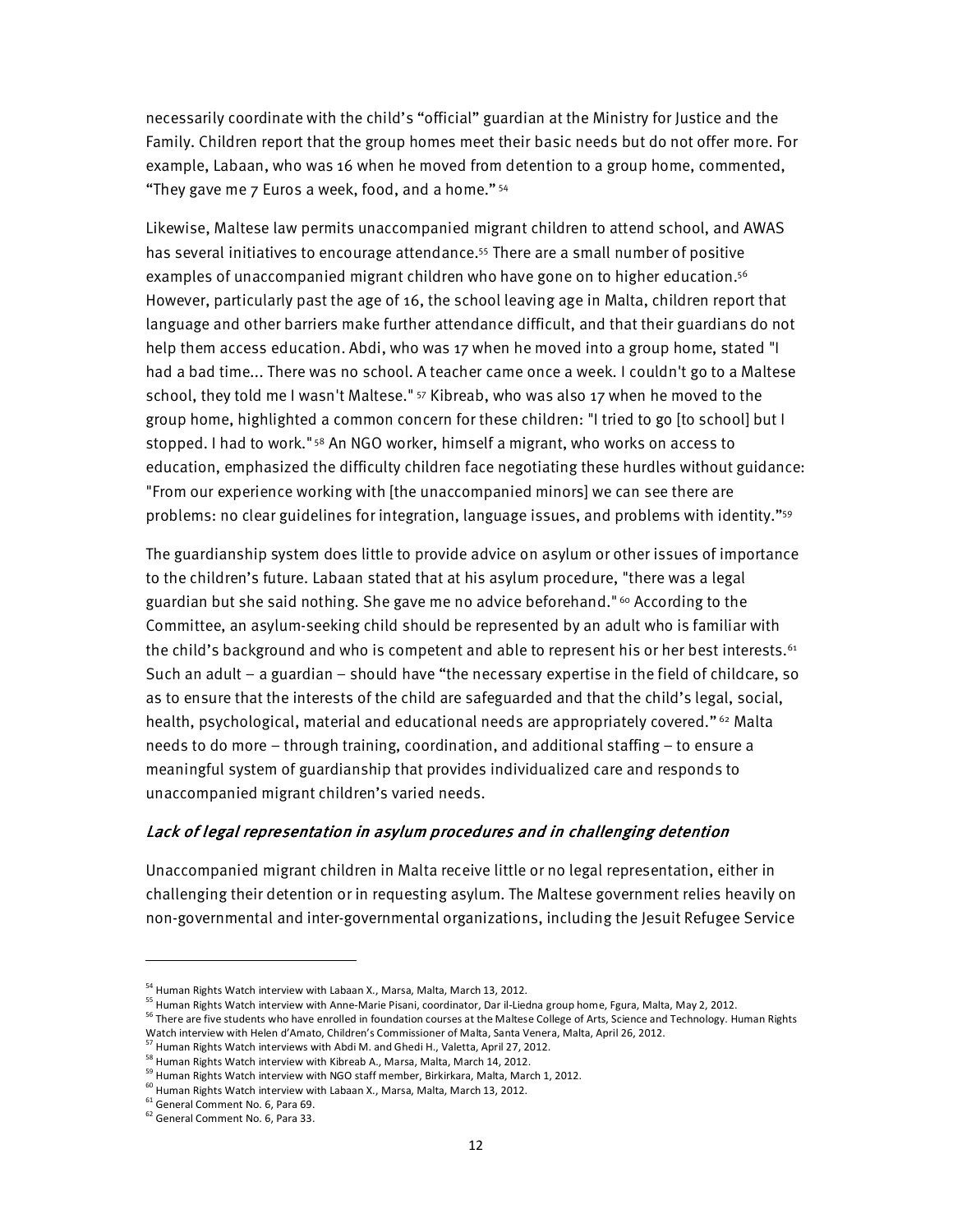and UNHCR, to provide counseling to unaccompanied migrant children and other vulnerable migrants in detention. However, this is insufficient to meet the government's full obligations to provide legal representation.

The Maltese government has made great strides in asylum processing in the 10 or so years since it has started receiving significant numbers of asylum applications, and now has one of the fastest processing times and lowest backlog in the European Union. Simultaneously, those responsible for first instance decisions in the Office of the Refugee Commissioner have undergone training on the specific needs of children seeking asylum through the EUsponsored European Asylum Curriculum, and the Refugee Commissioner has urged his staff to view children's cases in light of child-specific forms of persecution and appropriate credibility standards. While the Maltese government is to be commended on these steps, it could take further action to ensure that unaccompanied migrant children requesting asylum receive legal representation.

As the Committee has articulated in General Comment No. 6, children involved in asylum procedures should, in addition to the appointment of a guardian, be provided with legal representation.63 The lack of representation in first instance proceedings impacts children's capacity to understand the proceedings and present their case. Labaan, one of our interviewees, struggled to understand the asylum procedure: "I had three interviews with two different people. It made me confused. I now have humanitarian status. I don't know when it expires."<sup>64</sup>

In meeting with Human Rights Watch, the Refugee Commissioner stressed that Malta has one of the highest rates of asylum applications per capita in the industrialized world, and pointed to this as a reason why legal representation in the first instance is hard to provide to all migrants.65 He also noted that Malta has a very high recognition rate of granting some form of protection to asylum applicants, suggesting that legal representation to all at first instance is unnecessary. Nonetheless, provision of legal representation to unaccompanied migrant children is important particularly to ensure that those who are entitled to refugee status rather than temporary protection are granted it. There are a relatively small number of children in this category – approximately 50-75 – who claim asylum each year.

Likewise, unaccompanied migrant children who are deprived of their liberty through detention for illegal entry do not receive legal representation. According to the European Court of Human Rights in *Louled Massoud*, the Maltese legal system lacks the necessary "effective and speedy remedy" for challenging the lawfulness of immigration detention. Article 37(d) of the Convention mandates that children deprived of their liberty should have prompt access to

<sup>&</sup>lt;sup>63</sup> General Comment No. 6, para. 33.

<sup>&</sup>lt;sup>64</sup> Human Rights Watch interview with Labaan X., Marsa, Malta, March 13, 2012.

<sup>65</sup> Human Rights Watch meeting with Mario Friggieri, Valetta, Malta, April 27, 2012.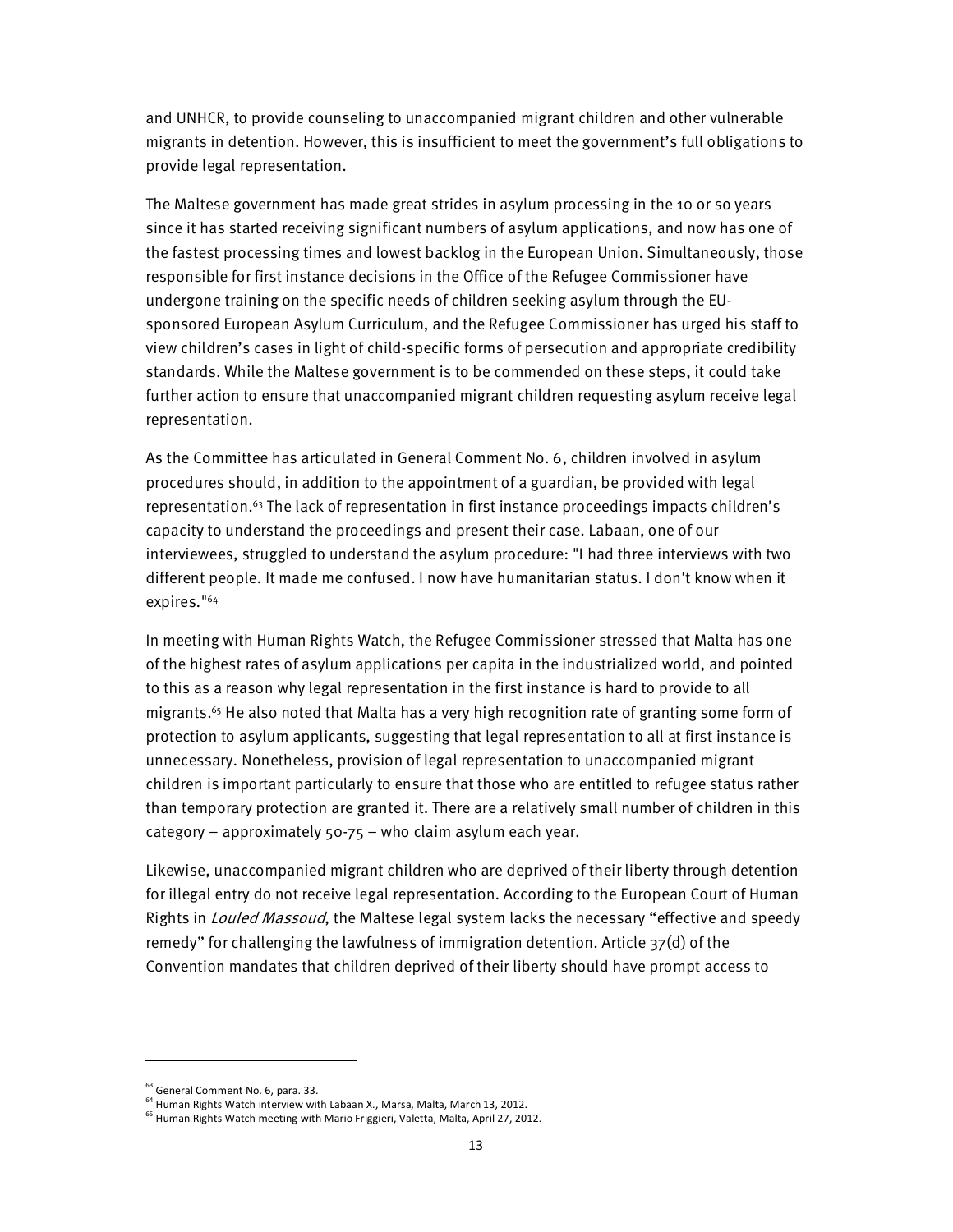legal assistance, and the Committee emphasizes in General Comment No. 6 that this specifically applies to unaccompanied migrant children in immigration detention.<sup>66</sup>

# Recommendations to Malta:

- Ensure adequate, individualized guardianship for each unaccompanied migrant child:
	- $\circ$  Streamline the coordination between agencies; institute a review process (perhaps housed with the Ministry of Justice, Dialogue, and the Family) to evaluate regularly the effectiveness of the guardianship process.
	- o Transfer additional resources to AWAS so that they may provide meaningful guardianship directly to the children in their care.
	- $\circ$  Provide additional training to those who function as guardians to unaccompanied migrant children so that they might advise children on their specific needs, including but not limited to asylum, other immigration options, education, and future development.
- Ensure adequate free legal representation for unaccompanied minor children:
	- $\circ$  Provide unaccompanied minor children with free legal representation in all stages of asylum proceedings.
	- $\circ$  Provide unaccompanied minor children with free legal representation to challenge the legality of their detention.
		- Change the legal framework of migrant detention so that children may challenge their detention without waiting for the conclusion of the age determination process.

---

 $\overline{a}$ 

We encourage the Committee to take these findings into account during Malta's pre-sessional review. In particular, we recommend that the Committee request the Maltese government to provide information that demonstrates how its policy commitments will contribute to concrete improvements in the treatment of unaccompanied migrant children.

In addition to our detailed recommendations above, we further encourage the Committee to:

Urge Malta to take immediate steps to end the detention of unaccompanied migrant children.

<sup>&</sup>lt;sup>66</sup> General Comment No. 6, para. 63.